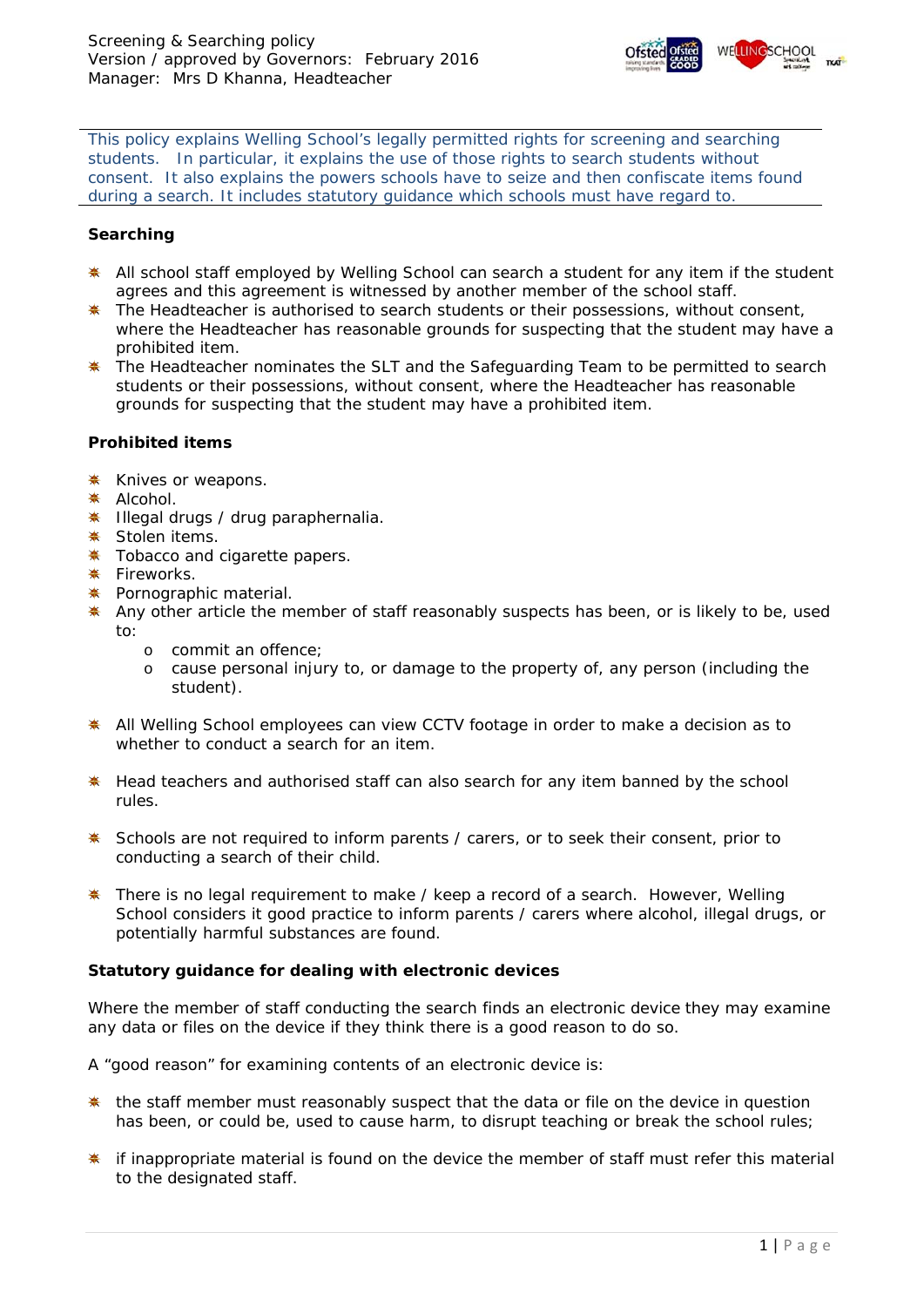# **Confiscation**

Authorised staff (or staff nominated by them) can seize any prohibited item found as a result of a search.

#### **Screening**

What the law allows.

- **\*** Welling School can require students to undergo screening by a walk-through or hand-held metal detector (*arch or wand*) even if they do not suspect them of having a weapon and **without** the consent of the students.
- Any member of Welling School staff can screen students.

## **Also note:**

- **If a student refuses to be screened. Welling School has the right to refuse to permit the** student onto the school site.
- **K** If a student fails to comply, and Welling School does not let the student in, parents / carers will be informed by the school that this will be treated as unauthorised absence and not an exclusion

## **Protocol regarding a search of a student**

- **The designated staff (as listed above) are authorised to conduct a search with the student's** consent.
- **A** Only staff of the same sex as the student are permitted to conduct a search. There must be a witness to this search. This witness could be:
	- o the police;
	- o the student's parent / carer;
	- o a member of staff nominated by the designated staff permitted to search.

## **5. Training for school staff**

When designating a member of staff to undertake searches under these powers, the head teacher should consider whether the member of staff requires any additional training to enable them to carry out their responsibilities.

#### **Location of a search**

**※** Searches without consent can only be carried out on the Welling School site, or if elsewhere, where the member of staff has lawful control / charge of the student – for example, on school trips in England or in training settings. **These powers only apply in England.**

#### **Extent of the search – clothes, possessions, desks and lockers What the law says:**

**\*** The power to search without consent enables a personal search, involving removal of outer clothing and searching of pockets, hats, footwear, gloves, scarves etc.; but not an intimate search going further than that, which only a person with more extensive powers (e.g. a police officer) can do. The search can also be undertaken where the student has, or appears to have, control, e.g. desks, lockers, bags

## **Use of Force**